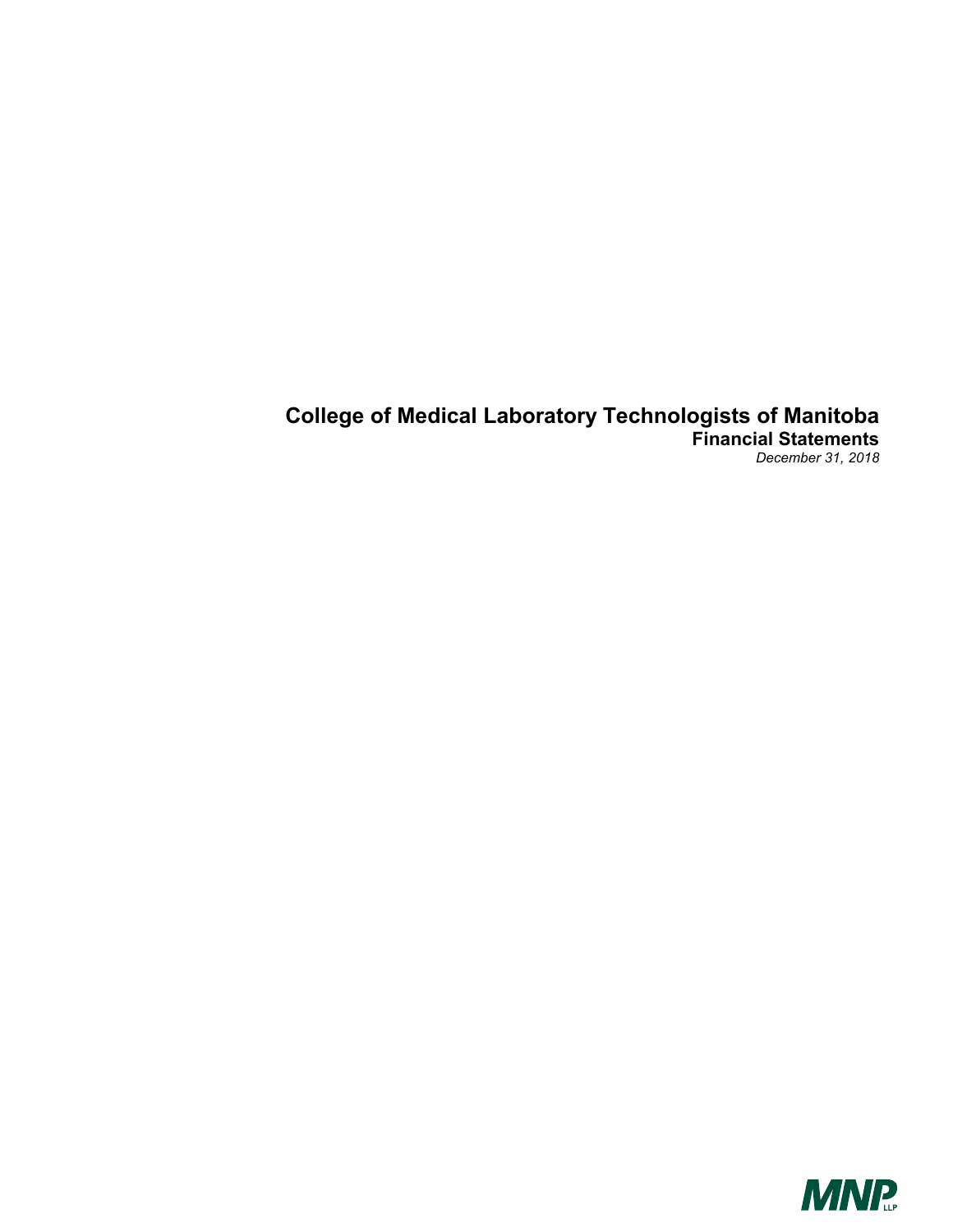## **Independent Auditor's Report**

To the Members of College of Medical Laboratory Technologists of Manitoba:

#### **Opinion**

We have audited the financial statements of College of Medical Laboratory Technologists of Manitoba (the "Organization"), which comprise the statement of financial position as at December 31, 2018, and the statements of operations, changes in net assets and cash flows for the year then ended, and notes to the financial statements, including a summary of significant accounting policies.

In our opinion, the accompanying financial statements present fairly, in all material respects, the financial position of the Organization as at December 31, 2018, and the results of its operations and its cash flows for the year then ended in accordance with Canadian accounting standards for not-for-profit organizations.

#### **Basis for Opinion**

We conducted our audit in accordance with Canadian generally accepted auditing standards. Our responsibilities under those standards are further described in the Auditor's Responsibilities for the Audit of the Financial Statements section of our report. We are independent of the Organization in accordance with the ethical requirements that are relevant to our audit of the financial statements in Canada, and we have fulfilled our other ethical responsibilities in accordance with these requirements. We believe that the audit evidence we have obtained is sufficient and appropriate to provide a basis for our opinion.

#### **Other Information**

Management is responsible for the other information. The other information comprises the information included in the annual report, but does not include the financial statements and our auditor's report thereon. The annual report is expected to be made available to us after the date of this auditor's report.

Our opinion on the financial statements does not cover the other information and we do not express any form of assurance conclusion thereon.

In connection with our audit of the financial statements, our responsibility is to read the other information and, in doing so, consider whether the other information is materially inconsistent with the financial statements or our knowledge obtained in the audit or otherwise appears to be materially misstated.

When we read the annual report, if we conclude that there is a material misstatement therein, we are required to communicate the matter to those charged with governance.

#### **Responsibilities of Management and Those Charged with Governance for the Financial Statements**

Management is responsible for the preparation and fair presentation of the financial statements in accordance with Canadian accounting standards for not-for-profit organizations, and for such internal control as management determines is necessary to enable the preparation of financial statements that are free from material misstatement, whether due to fraud or error.

In preparing the financial statements, management is responsible for assessing the Organization's ability to continue as a going concern, disclosing, as applicable, matters related to going concern and using the going concern basis of accounting unless management either intends to liquidate the Organization or to cease operations, or has no realistic alternative but to do so.

Those charged with governance are responsible for overseeing the Organization's financial reporting process.

#### **Auditor's Responsibilities for the Audit of the Financial Statements**

Our objectives are to obtain reasonable assurance about whether the financial statements as a whole are free from material misstatement, whether due to fraud or error, and to issue an auditor's report that includes our opinion. Reasonable assurance is a high level of assurance, but is not a guarantee that an audit conducted in accordance with Canadian generally accepted auditing standards will always detect a material misstatement when it exists. Misstatements can arise from fraud or error and are considered material if, individually or in the aggregate, they could reasonably be expected to influence the economic decisions of users taken on the basis of these financial statements.

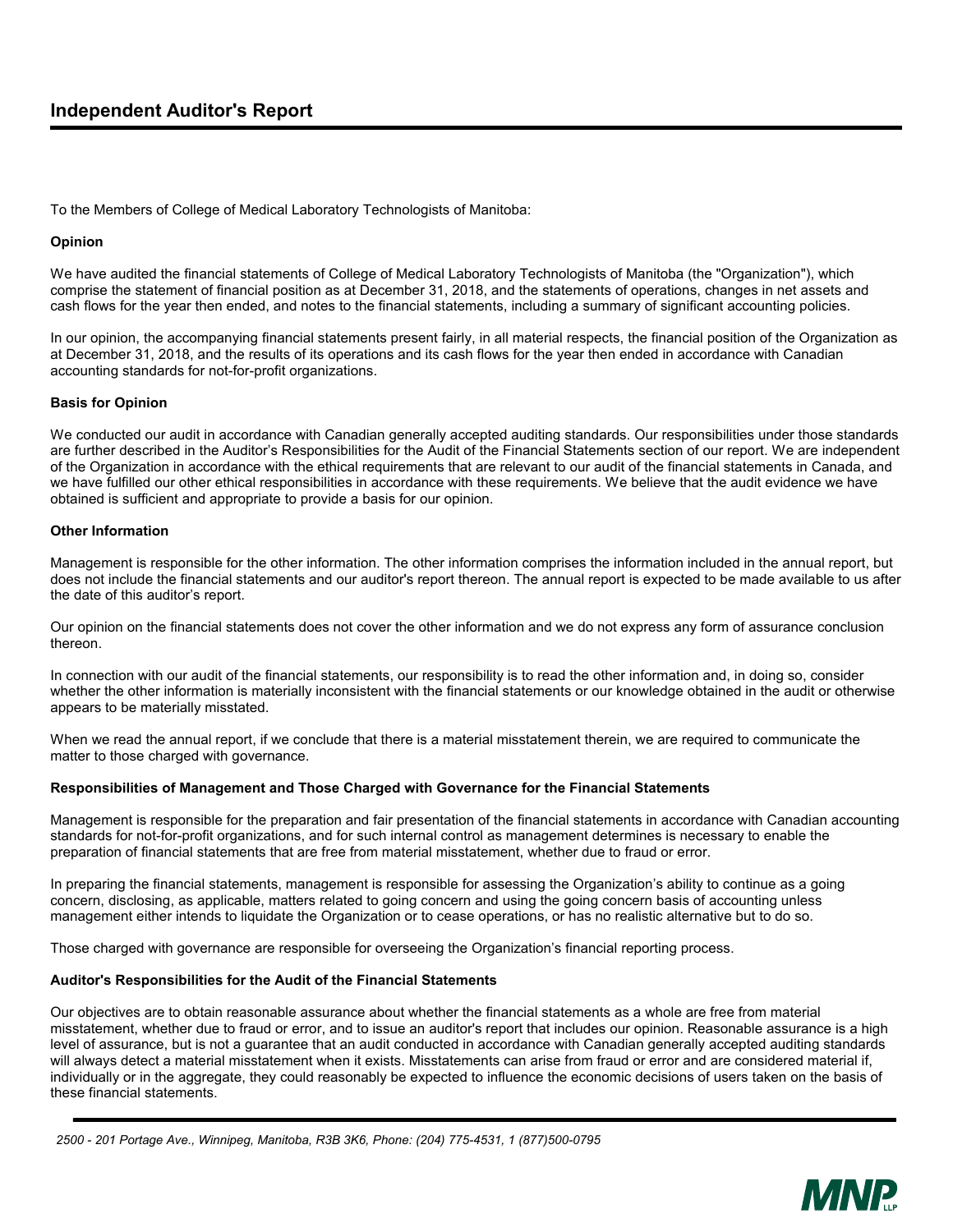As part of an audit in accordance with Canadian generally accepted auditing standards, we exercise professional judgment and maintain professional skepticism throughout the audit. We also:

- Identify and assess the risks of material misstatement of the financial statements, whether due to fraud or error, design and perform audit procedures responsive to those risks, and obtain audit evidence that is sufficient and appropriate to provide a basis for our opinion. The risk of not detecting a material misstatement resulting from fraud is higher than for one resulting from error, as fraud may involve collusion, forgery, intentional omissions, misrepresentations, or the override of internal control.
- Obtain an understanding of internal control relevant to the audit in order to design audit procedures that are appropriate in the circumstances, but not for the purpose of expressing an opinion on the effectiveness of the Organization's internal control.
- Evaluate the appropriateness of accounting policies used and the reasonableness of accounting estimates and related disclosures made by management.
- Conclude on the appropriateness of management's use of the going concern basis of accounting and, based on the audit evidence obtained, whether a material uncertainty exists related to events or conditions that may cast significant doubt on the Organization's ability to continue as a going concern. If we conclude that a material uncertainty exists, we are required to draw attention in our auditor's report to the related disclosures in the financial statements or, if such disclosures are inadequate, to modify our opinion. Our conclusions are based on the audit evidence obtained up to the date of our auditor's report. However, future events or conditions may cause the Organization to cease to continue as a going concern.
- Evaluate the overall presentation, structure and content of the financial statements, including the disclosures, and whether the financial statements represent the underlying transactions and events in a manner that achieves fair presentation.

We communicate with those charged with governance regarding, among other matters, the planned scope and timing of the audit and significant audit findings, including any significant deficiencies in internal control that we identify during our audit.

Winnipeg, Manitoba

 $MNP$ LLP

May 23, 2019 Chartered Professional Accountants

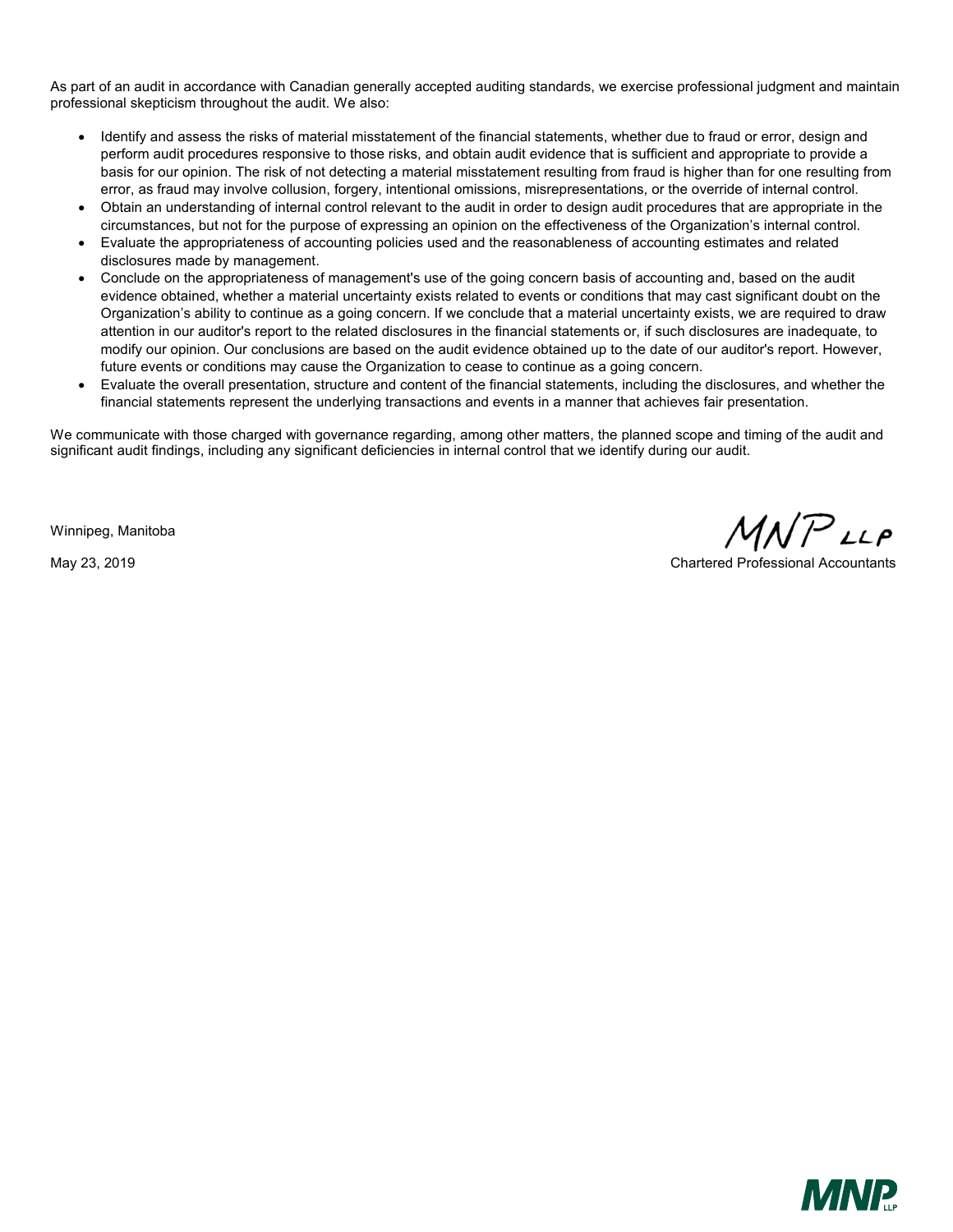**Statement of Financial Position**

*As at December 31, 2018*

|                                                     | 2018                  | 2017       |
|-----------------------------------------------------|-----------------------|------------|
| <b>Assets</b>                                       |                       |            |
| <b>Current</b>                                      |                       |            |
| Cash                                                | 360,547               | 377,738    |
| Portfolio investments (Note 3)                      | 180,146               | 190,411    |
| Prepaid expenses                                    |                       | 4,376      |
|                                                     | 540,693               | 572,525    |
| Capital assets (Note 4)                             | 669,282               | 703,946    |
|                                                     | 1,209,975             | 1,276,471  |
| <b>Liabilities</b>                                  |                       |            |
| <b>Current</b>                                      |                       |            |
| Accounts payable and accruals                       | 21,898                | 28,251     |
| Unearned member fees                                | 443,560               | 437,483    |
| Current portion of term loan due on demand (Note 5) | 25,200                | 24,200     |
|                                                     | 490,658               | 489,934    |
| Term loan due on demand (Note 5)                    | 351,122               | 374,772    |
|                                                     | 841,780               | 864,706    |
| <b>Net Assets</b>                                   |                       |            |
| Unrestricted                                        |                       | (140, 209) |
| Invested in capital assets                          | (171, 766)<br>292,961 | 304,974    |
| Internally restricted (Note 6)                      | 247,000               | 247,000    |
|                                                     |                       |            |
|                                                     | 368,195               | 411,765    |
|                                                     | 1,209,975             | 1,276,471  |

### **Approved on behalf of the Board of Directors**

*"Brad Collignon"* **Director**

*The accompanying notes are an integral part of these financial statements*

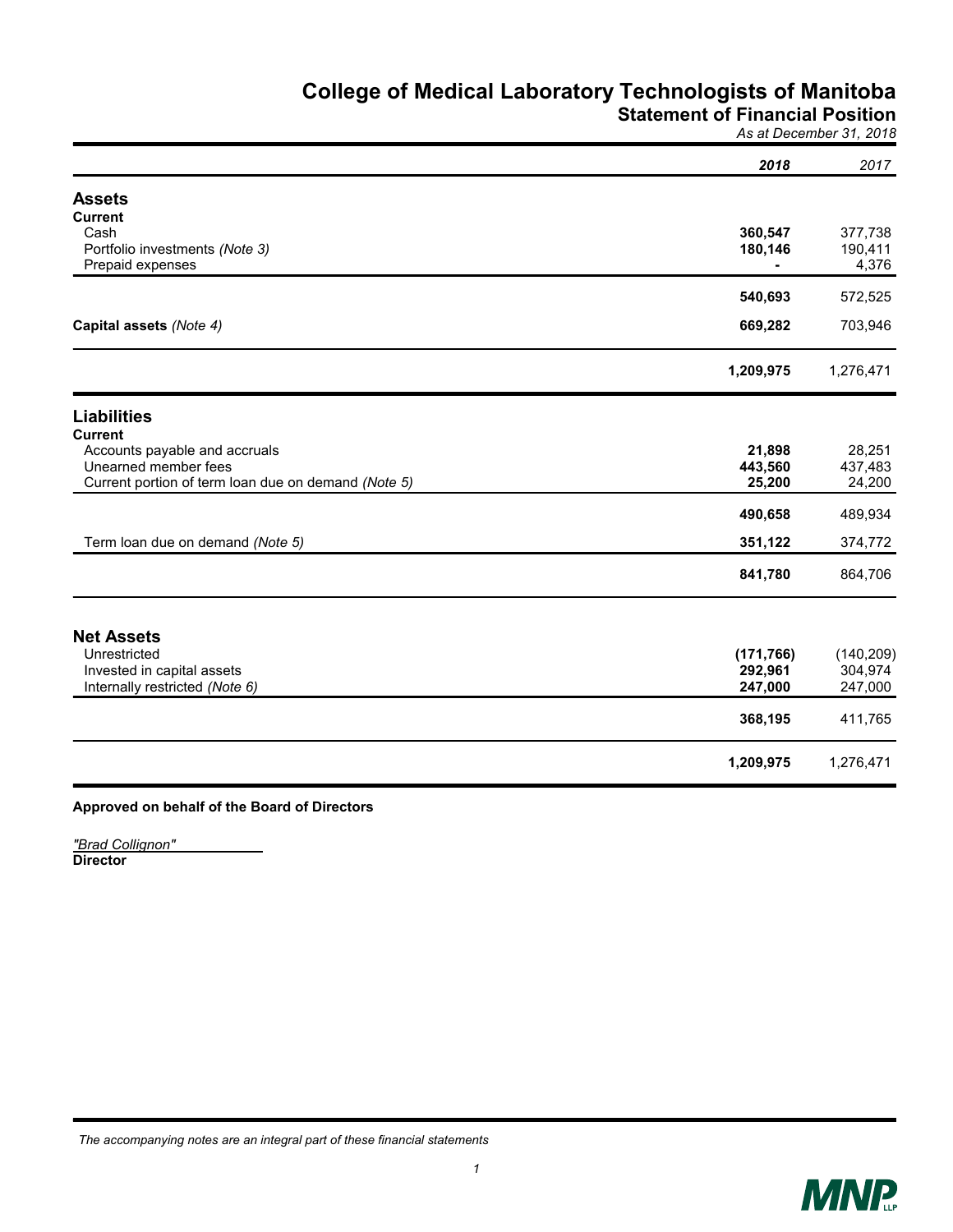**Statement of Operations**

*For the year ended December 31, 2018*

|                                                        | 2018      | 2017      |
|--------------------------------------------------------|-----------|-----------|
|                                                        |           |           |
| <b>Revenue</b><br>Member fees                          | 451,521   | 456,405   |
| <b>Expenses</b>                                        |           |           |
| Accounting fees                                        | 21,074    | 17,204    |
| Advertising                                            | 27,312    | 26,654    |
| Amortization                                           | 34,664    | 42.910    |
| Audit fees                                             | 913       | 1,697     |
| Bank charges and interest                              | 13,106    | 12,710    |
| Committee and program expense                          | 43,338    | 37,853    |
| Database and website costs                             | 11,646    | 21,870    |
| Interest on term loan due on demand                    | 17,859    | 16,036    |
| Jurisprudence costs                                    | 13,075    |           |
| Legal fees                                             | 9,697     | 21,908    |
| <b>MAHRC</b> projects                                  |           | 2,275     |
| Membership fees - Canadian Alliance                    | 294       | 1,881     |
| Membership fees - Council on Licensure                 | 705       | 346       |
| Membership fees - Health Standards Organization        | 2,835     | 4,484     |
| Membership fees - Other                                | 6,240     | 4,306     |
| Membership fees - Patient Safety                       | 500       | 500       |
| Rental                                                 | 28        | 152       |
| Office                                                 | 33,178    | 22,840    |
| Postage                                                | 2,448     | 2,588     |
| Professional development                               | 13,528    | 23,928    |
| Professional fees - Other                              | 4,065     | 225       |
| Property taxes                                         | 15,225    | 12.056    |
| Repairs and maintenance                                | 13,754    | 8.357     |
| Staff and contractors                                  | 183,568   | 196,447   |
| Telephone, internet, and fax                           | 6,540     | 13,934    |
| <b>Utilities</b>                                       | 9,137     | 8,105     |
|                                                        | 484,729   | 501,266   |
| Deficiency of revenue over expenses before other items | (33, 208) | (44, 861) |
| <b>Other items</b>                                     |           |           |
| Gain on disposal of capital assets                     | 400       |           |
| Investment fees                                        | (3, 305)  | (1,995)   |
| Investment income (loss)                               | (8, 430)  | 16,300    |
| Other income                                           | 973       | 2,577     |
|                                                        | (10, 362) | 16,882    |
| Deficiency of revenue over expenses                    | (43, 570) | (27, 979) |

*The accompanying notes are an integral part of these financial statements*

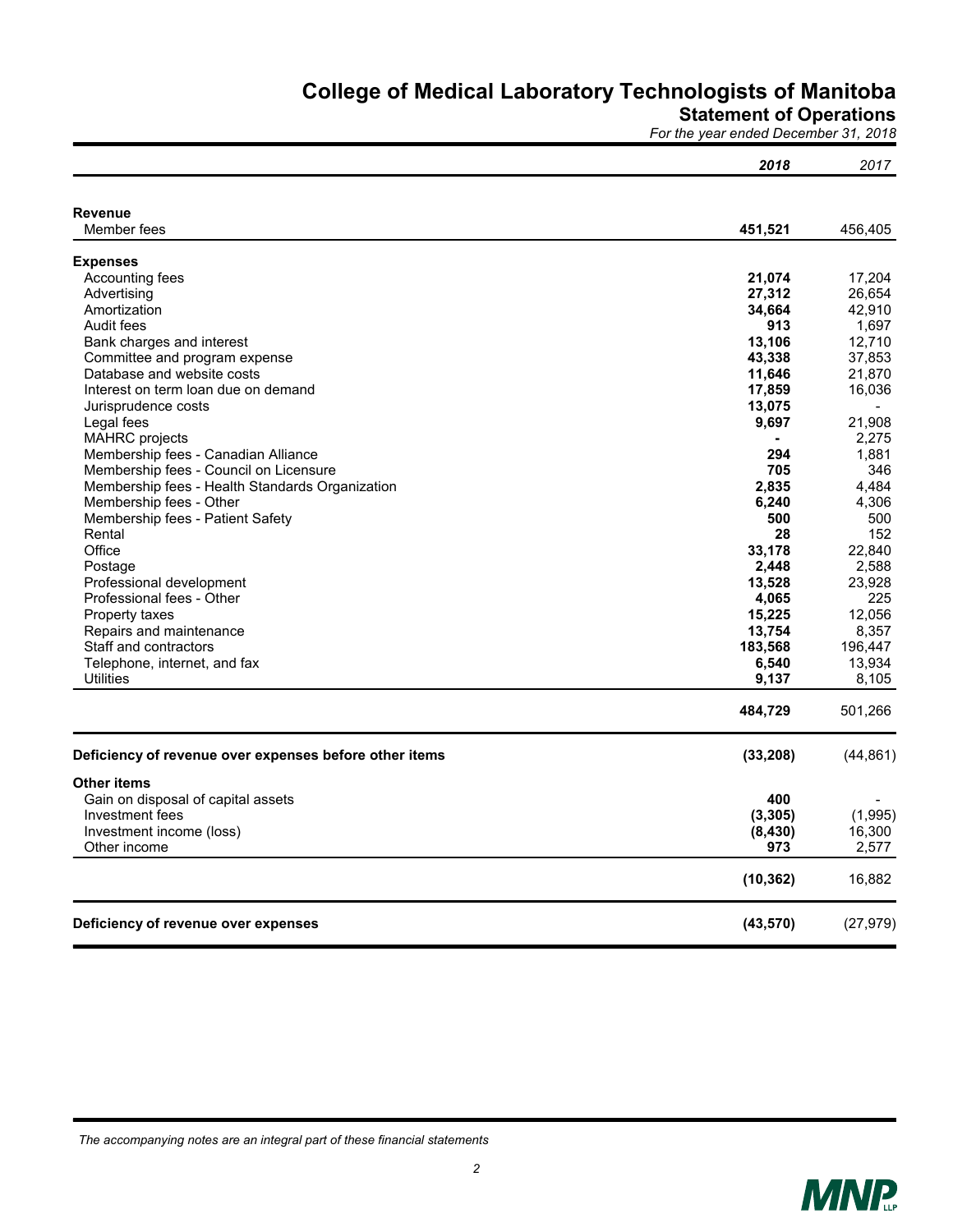**Statement of Changes in Net Assets**

| For the year ended December 31, 2018 |  |
|--------------------------------------|--|
|--------------------------------------|--|

|                                                   | <b>Unrestricted</b> | Invested in<br>capital assets | Internally<br>restricted | 2018                     | 2017      |
|---------------------------------------------------|---------------------|-------------------------------|--------------------------|--------------------------|-----------|
| Net assets (deficit), beginning of year           | (140,209)           | 304.974                       | 247,000                  | 411,765                  | 439,744   |
| Excess (deficiency) of revenue over<br>expenses   | 8,952               | (52, 522)                     | -                        | (43, 570)                | (27, 979) |
| Payment of interest and principal on<br>term loan | (40, 509)           | 40,509                        | -                        | $\overline{\phantom{a}}$ |           |
| Net assets (deficit), end of year                 | (171,766)           | 292,961                       | 247,000                  | 368,195                  | 411,765   |

*The accompanying notes are an integral part of these financial statements*

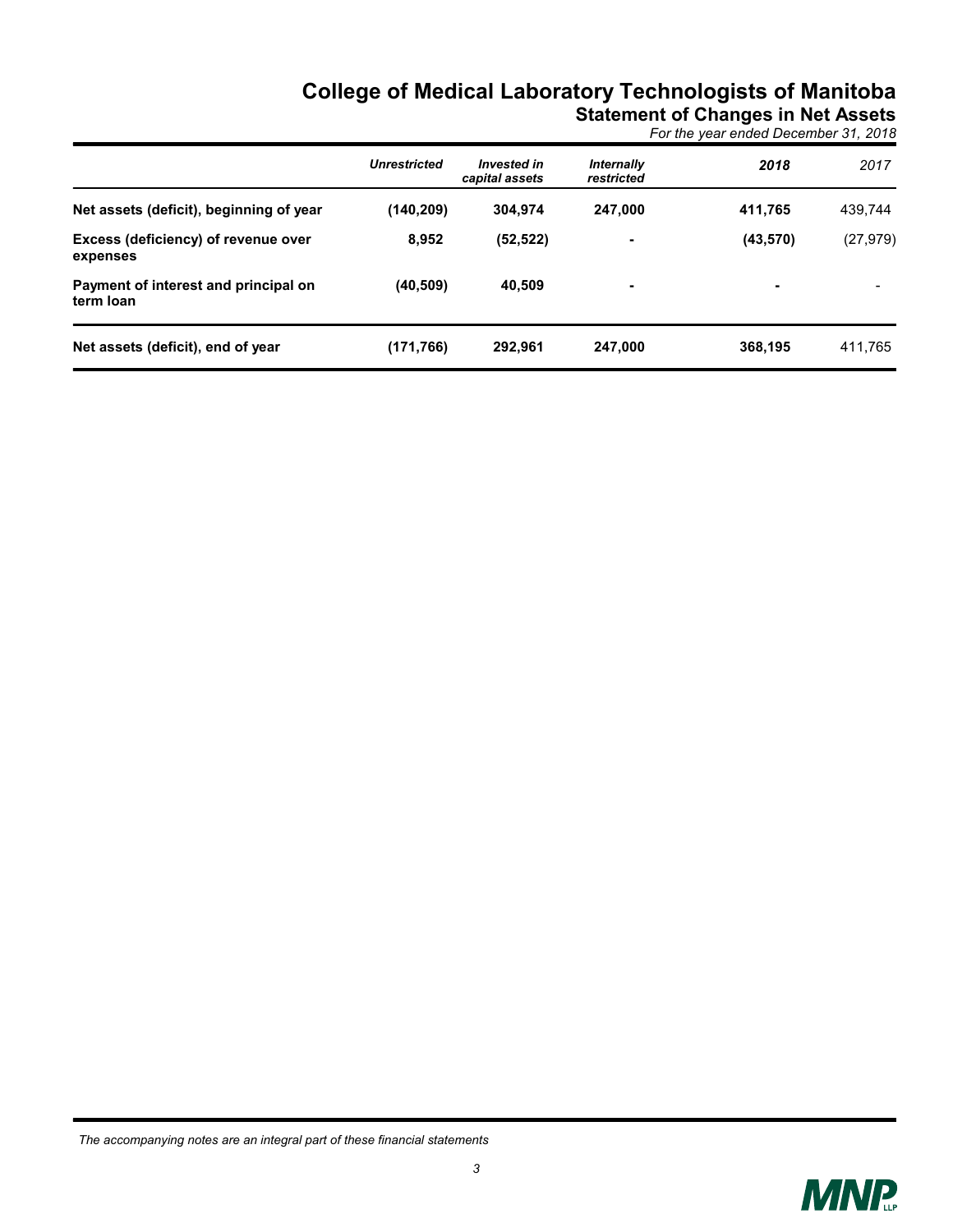**Statement of Cash Flows**

*For the year ended December 31, 2018*

|                                                                                                                                         | 2018                         | 2017                                 |
|-----------------------------------------------------------------------------------------------------------------------------------------|------------------------------|--------------------------------------|
| Cash provided by (used for) the following activities                                                                                    |                              |                                      |
| <b>Operating</b><br>Deficiency of revenue over expenses<br>Amortization<br>Gain on disposal of capital assets                           | (43, 570)<br>34,664<br>(400) | (27, 979)<br>42,910                  |
| Change in fair value of marketable securities<br>Gain on disposal of marketable securities                                              | 10,078<br>(4, 876)           | (13, 771)<br>(8,008)                 |
|                                                                                                                                         | (4, 104)                     | (6, 848)                             |
| Changes in working capital accounts<br>Accounts receivable<br>Prepaid expenses<br>Accounts payable and accruals<br>Unearned member fees | 4,376<br>(6, 353)<br>6,077   | 1,660<br>3,075<br>(26, 317)<br>1,593 |
|                                                                                                                                         | (4)                          | (26, 837)                            |
| <b>Financing</b><br>Repayments of term loan due on demand                                                                               | (22, 650)                    | (24, 473)                            |
| Investing<br>Proceeds on disposal of capital assets<br>Change in portfolio investments                                                  | 400<br>5,063                 | 39,459                               |
| Decrease in cash resources<br>Cash resources, beginning of year                                                                         | (17, 191)<br>377,738         | (11, 851)<br>389,589                 |
| Cash resources, end of year                                                                                                             | 360,547                      | 377,738                              |

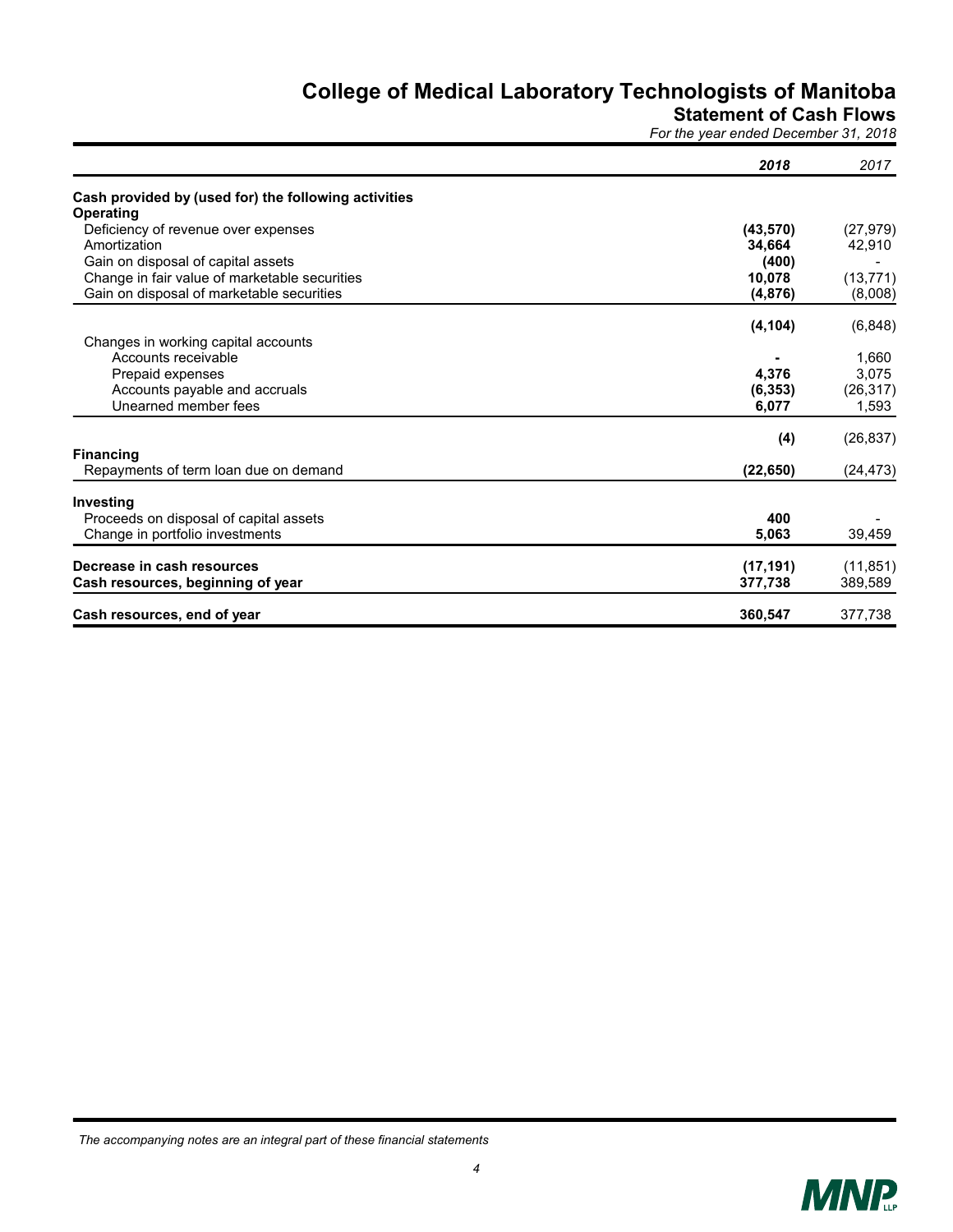*For the year ended December 31, 2018*

#### **1. Nature of the organization**

The College of Medical Laboratory Technologists of Manitoba (the "Organization") was created by act of Legislature through Bill 13 of the 37th Legislature and is a not-for-profit organization and thus is exempt from income taxes under the Income Tax Act.

The Organization's purpose is to serve as the registering and certifying body for medical labratory technologists in Manitoba in order to serve and protect the public interest.

#### **2. Significant accounting policies**

The financial statements have been prepared in accordance with Canadian accounting standards for not-for-profit organizations set out in Part III of the CPA Canada Handbook - Accounting, as issued by the Accounting Standards Board in Canada, which are part of Canadian generally accepted accounting principles, and include the following significant accounting policies:

#### *Cash*

Cash includes balances with banks and short-term investments with maturities of three months or less. Cash subject to restrictions that prevent its use for current purposes is included in restricted cash.

#### *Portfolio investments*

Portfolio investments with prices quoted in an active market are measured at fair value while those that are not quoted in an active market are measured at cost less impairment.

#### *Capital assets*

Purchased capital assets are recorded at cost. Contributed capital assets are recorded at fair value at the date of contribution if fair value can be reasonably determined.

Amortization is provided using the straight-line method at rates intended to amortize the cost of assets over their estimated useful lives. **Rate**

|                    | nale      |
|--------------------|-----------|
| <b>Buildings</b>   | 40 years  |
| Computer equipment | 2-5 years |
| Office equipment   | 5 years   |
| Database           | 10 years  |

#### *Long-lived assets*

Long-lived assets consist of capital assets. Long-lived assets held for use are measured and amortized as described in the applicable accounting policies.

When the Organization determines that a long-lived asset no longer has any long-term service potential to the organization, the excess of its net carrying amount over any residual value is recognized as an expense in the statement of operations. Write-downs are not reversed.

#### *Revenue recognition*

The College follows the deferral method of accounting for contributions. Restricted contributions are recognized as revenue in the year in which the related expenses are incurred. Unrestricted contributions are recognized as revenue when received or receivable if the amount to be received can be reasonably estimated and collection is reasonably assured. Endowment contributions are recognized as direct increases in net assets.

Restricted investment income is recognized as revenue in the year in which the related expenses are incurred. Unrestricted investment income is recognized as revenue when earned.

Member fees are recognized as revenue in the fiscal period to which they relate.

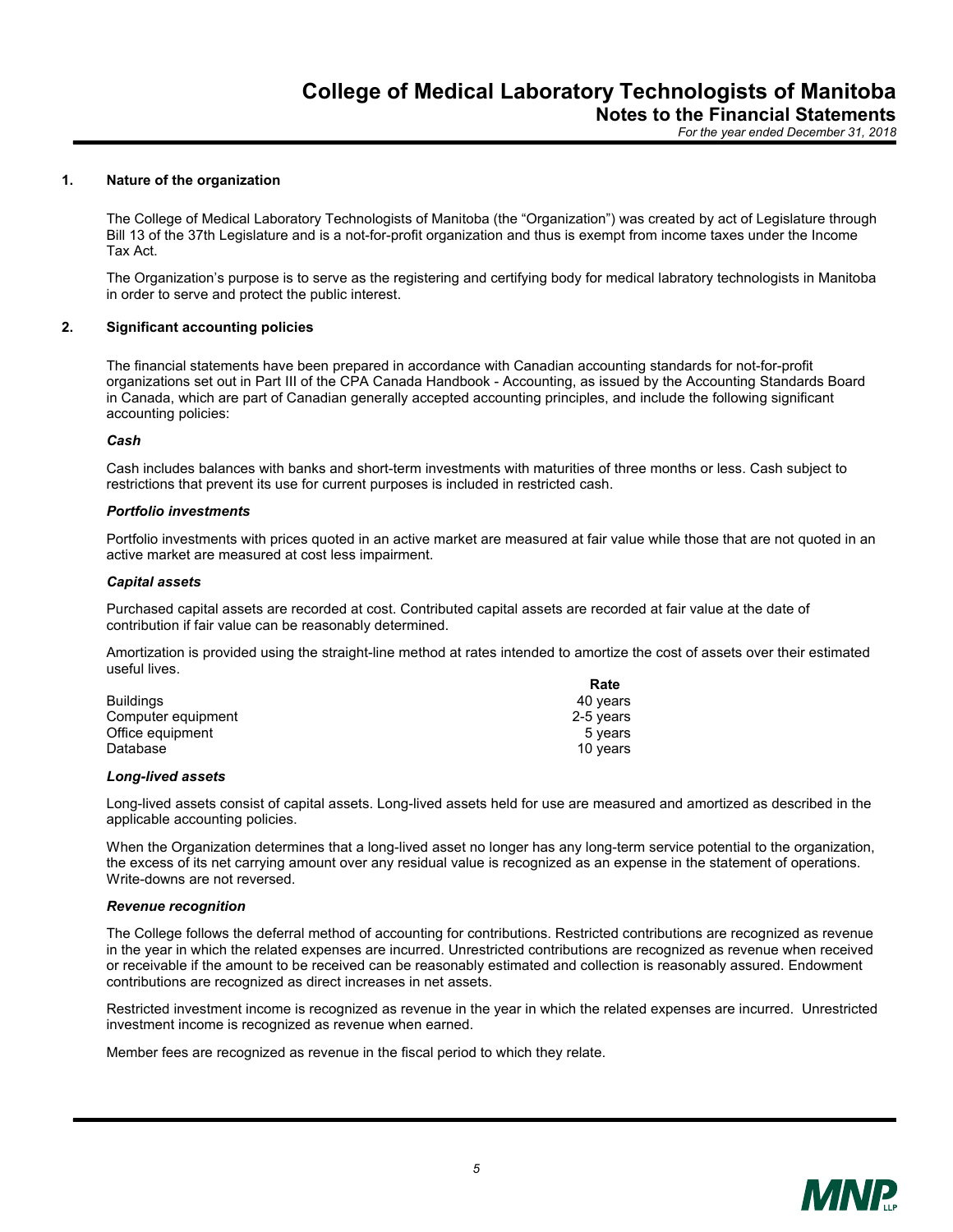*For the year ended December 31, 2018*

#### **2. Significant accounting policies** *(Continued from previous page)*

#### *Measurement uncertainty (use of estimates)*

The preparation of financial statements in conformity with Canadian accounting standards for not-for-profit organizations requires management to make estimates and assumptions that affect the reported amounts of assets and liabilities and disclosure of contingent assets and liabilities at the date of the financial statements, and the reported amounts of revenues and expenses during the reporting period.

Accounts receivable are stated after evaluation as to their collectability and an appropriate allowance for doubtful accounts is provided where considered necessary. Amortization is based on the estimated useful lives of capital assets.

These estimates and assumptions are reviewed periodically and, as adjustments become necessary they are reported in excess of revenues and expenses in the periods in which they become known.

#### *Financial instruments*

The Organization recognizes its financial instruments when the Organization becomes party to the contractual provisions of the financial instrument. All financial instruments are initially recorded at their fair value, including financial assets and liabilities originated and issued in a related party transaction with management. Financial assets and liabilities originated and issued in all other related party transactions are initially measured at their carrying or exchange amount in accordance with Section 3840 *Related Party Transactions*.

At initial recognition, the Organization may irrevocably elect to subsequently measure any financial instrument at fair value. The Organization has not made such an election during the year.

The Organization subsequently measures investments in equity instruments quoted in an active market at fair value. Fair value is determined by published price quotations. All other financial assets and liabilities are subsequently measured at amortized cost.

Transaction costs and financing fees directly attributable to the origination, acquisition, issuance or assumption of financial instruments subsequently measured at fair value are immediately recognized in the excess of revenues over expenses for the current period. Conversely, transaction costs and financing fees are added to the carrying amount for those financial instruments subsequently measured at cost or amortized cost.

#### **3. Portfolio investments**

|                                                                                      | 2018    | 2017    |
|--------------------------------------------------------------------------------------|---------|---------|
| Measured at cost:<br>Redeemable GIC, earning interest at 0.90%, maturing May 6, 2019 | 10.000  | 10.000  |
| Measured at fair value:<br>Fixed income and equity investments                       | 170.146 | 180,411 |
|                                                                                      | 180.146 | 190.411 |

The change in fair value of portfolio investments during the year was a loss of \$10,078 (2017 - gain of \$13,771).

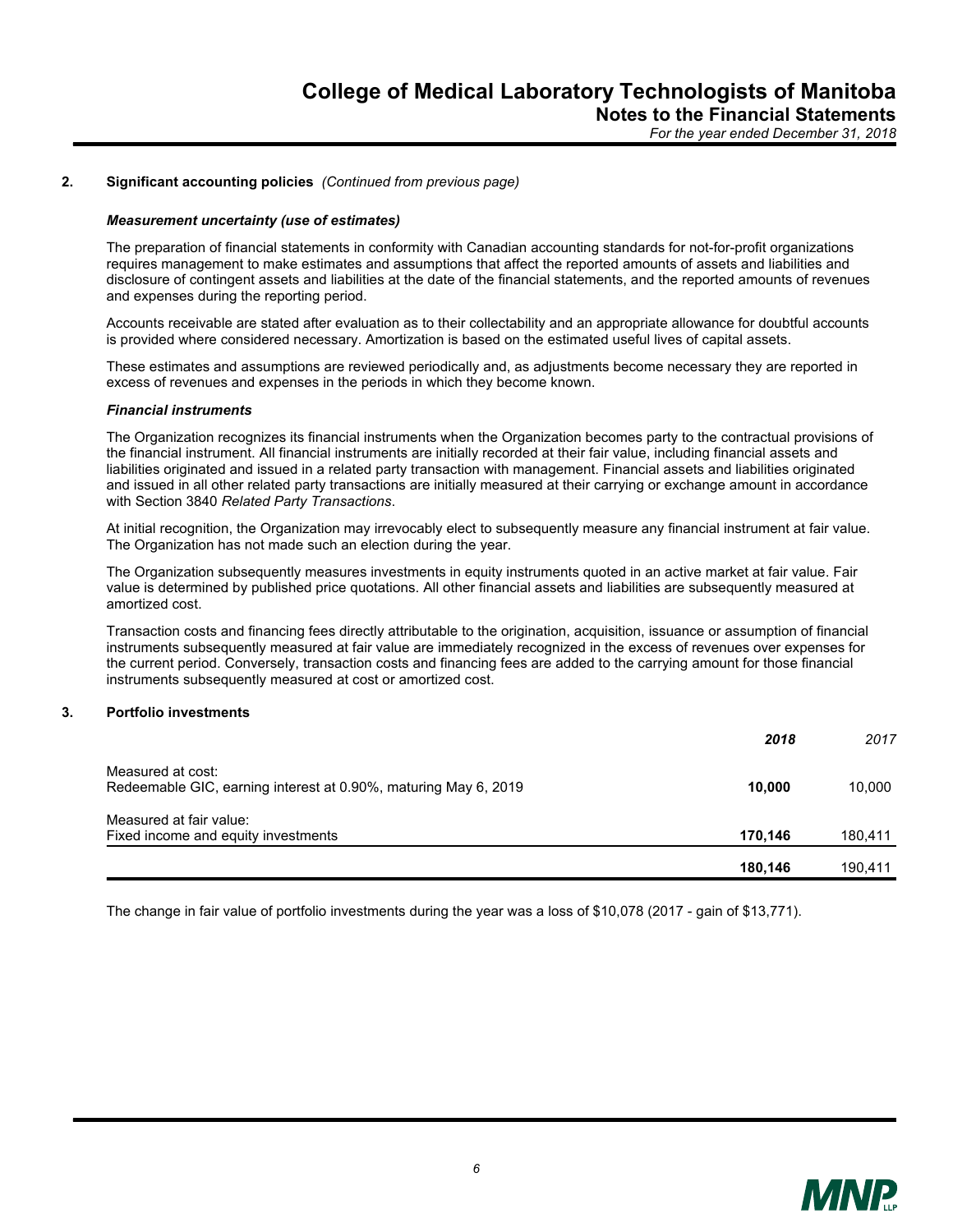**Notes to the Financial Statements**

*For the year ended December 31, 2018*

#### **4. Capital assets**

|                                                                                                                                                                                                                                                                                        | Cost               | <b>Accumulated</b><br>amortization | 2018<br><b>Net book</b><br>value |
|----------------------------------------------------------------------------------------------------------------------------------------------------------------------------------------------------------------------------------------------------------------------------------------|--------------------|------------------------------------|----------------------------------|
| Land<br><b>Buildings</b>                                                                                                                                                                                                                                                               | 100,000<br>593,486 | 49,432                             | 100,000<br>544,054               |
| Computer equipment                                                                                                                                                                                                                                                                     | 8,563              | 8,563                              |                                  |
| Office equipment<br>Database                                                                                                                                                                                                                                                           | 18,085<br>122,658  | 18,085<br>97,430                   | 25,228                           |
|                                                                                                                                                                                                                                                                                        | 842,792            | 173,510                            | 669,282                          |
|                                                                                                                                                                                                                                                                                        |                    |                                    | 2017                             |
|                                                                                                                                                                                                                                                                                        |                    | Accumulated                        | Net book                         |
|                                                                                                                                                                                                                                                                                        | Cost               | amortization                       | value                            |
| Land                                                                                                                                                                                                                                                                                   | 100,000            |                                    | 100,000                          |
| <b>Buildings</b>                                                                                                                                                                                                                                                                       | 593,486            | 34,595                             | 558,891                          |
| Computer equipment                                                                                                                                                                                                                                                                     | 10,659             | 10,659                             |                                  |
| Office equipment<br>Database                                                                                                                                                                                                                                                           | 18,085             | 16,463                             | 1,622                            |
|                                                                                                                                                                                                                                                                                        | 122,658            | 79,225                             | 43,433                           |
|                                                                                                                                                                                                                                                                                        | 844,888            | 140,942                            | 703,946                          |
| Term loan due on demand                                                                                                                                                                                                                                                                |                    | 2018                               | 2017                             |
| Term loan due on demand bearing interest at prime plus 1.00% (2017 - prime plus 1.00%)<br>payable in monthly instalments of \$3,375, maturing April 2020, and is secured with property,<br>having a net book value of \$544,054 (2017 - \$558,891), pledged as collateral as well as a |                    |                                    |                                  |
| general security agreement.                                                                                                                                                                                                                                                            |                    | 376,322                            | 398,972                          |
| Less: current portion of term loan due on demand                                                                                                                                                                                                                                       |                    | (25, 200)                          | (24, 200)                        |
|                                                                                                                                                                                                                                                                                        |                    | 351,122                            | 374,772                          |

Principal repayments on term loan due on demand in each of the next five years, assuming demand is not made and the loan is renewed on similar terms, are estimated as follows:

| 2019 | 25,200  |
|------|---------|
| 2020 | 26,300  |
| 2021 | 27,400  |
| 2022 | 28,600  |
| 2023 | 29,800  |
|      |         |
|      | 137,300 |